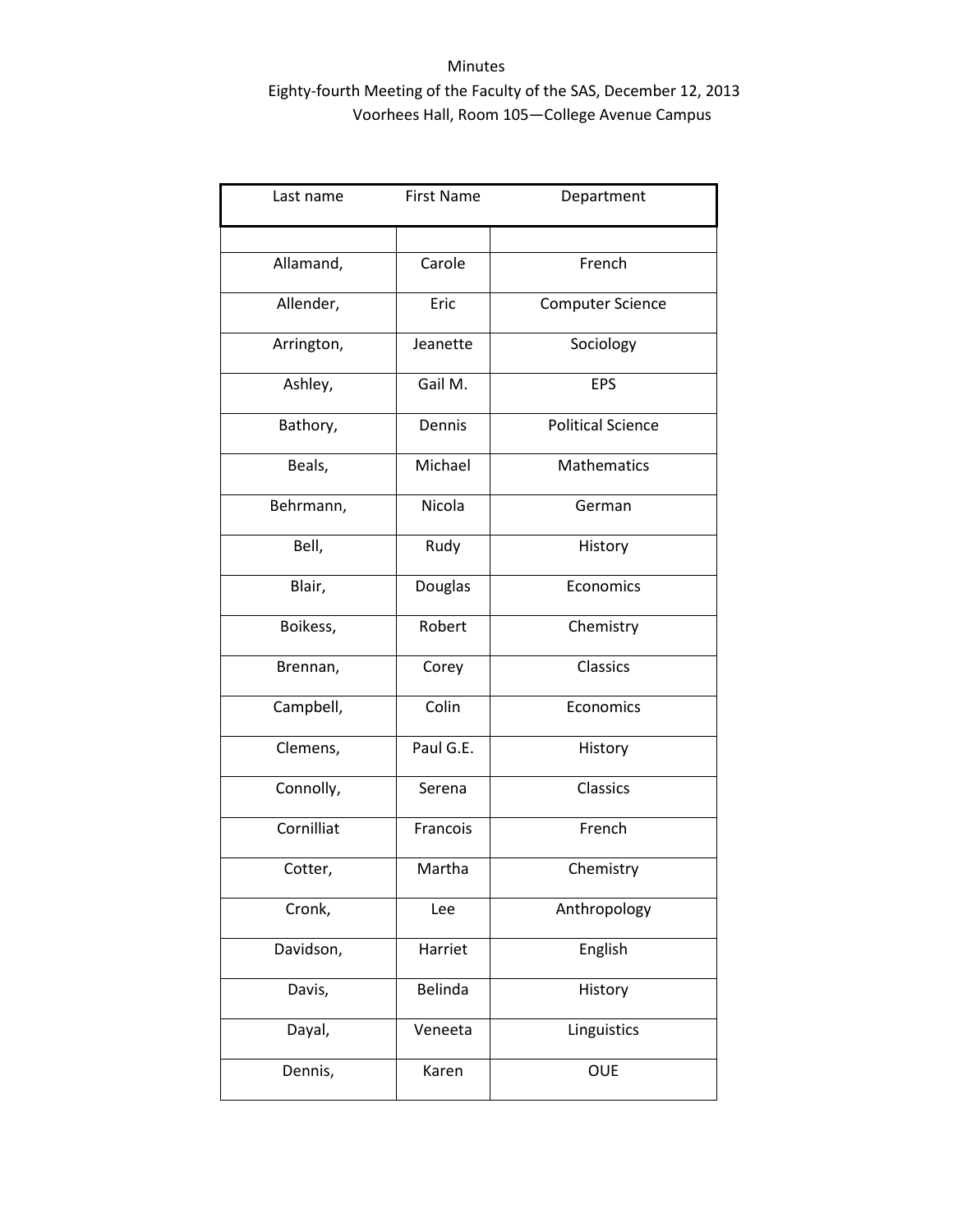| Eisenzweig,    | Uri         | French                   |
|----------------|-------------|--------------------------|
| Evans,         | <b>Brad</b> | English                  |
| Figueira,      | T. J.       | Classics                 |
| Galili,        | Ziva        | History                  |
| Gambarota,     | Paola       | Italian                  |
| Gang,          | Ira         | Economics                |
| Gelfand,       | Marina      | Psychology               |
| Gerson,        | Judith      | Sociology/WGS            |
| Ghertner,      | D. Asher    | Geography                |
| Glass,         | Arnold      | Psychology               |
| Gliserman,     | Martin      | English                  |
| Goldstone,     | Andrew      | English                  |
| Haviland,      | Martha      | <b>DLS</b>               |
| Helfer,        | Martha      | German                   |
| Hughes,        | David       | Anthropology             |
| Ikeya,         | Chie        | History                  |
| Israel,        | Paul        | <b>Edison Papers</b>     |
| Issac,         | Allan       | <b>American Studies</b>  |
| Jager,         | Colin       | English                  |
| Jiang,         | Tao         | Religion                 |
| Killingsworth, | Mark        | Economics                |
| Kim,           | Suzy        | Asian Lang. and Cultures |
| Klein,         | Peter       | Philosophy               |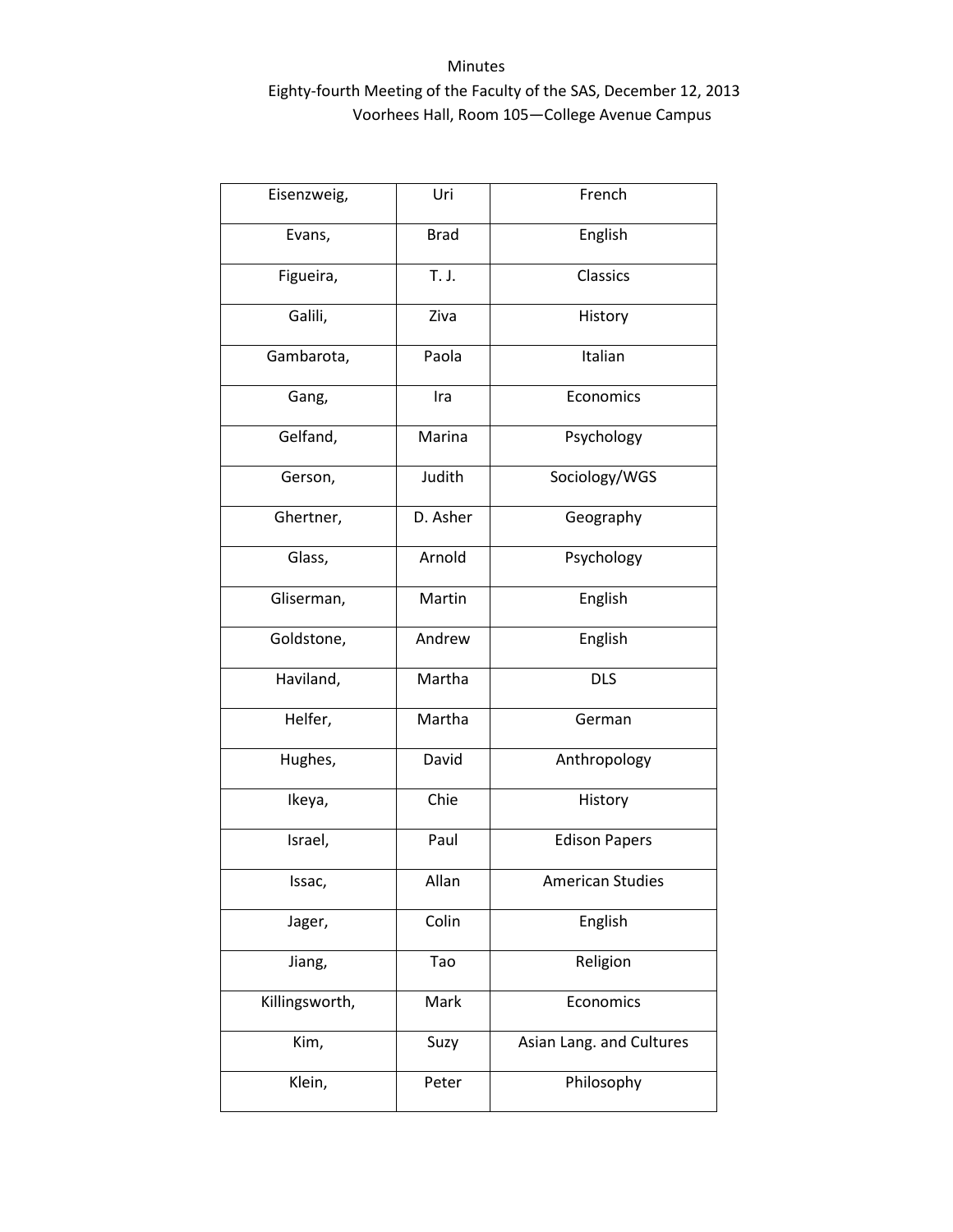| Kolbaba,             | Tia                  | Religion                 |
|----------------------|----------------------|--------------------------|
| Kucich,              | John                 | English                  |
| Levao,               | Ronald               | English                  |
| Levine,              | Michael              | Comp. Lit/German         |
| Liu,                 | Xun                  | History                  |
| Maldonado-Torres,    | Nelson               | <b>LHCS</b>              |
| Mani,                | Preetha              | AMESALL                  |
| Marcone,             | Jorge                | Comp. Literature         |
| Martinez-San Miguel, | Yolanda              | LHCS/Comp. Lit.          |
| Mascia-Lees,         | Fran                 | <b>SAS Deans Office</b>  |
| Masschaele,          | James                | <b>SAS Deans Office</b>  |
| Matsuda,             | Matt                 | History                  |
| McGlew,              | James                | Classics                 |
| McLean,              | Paul                 | Sociology                |
| Moehling,            | Carolyn              | Economics                |
| Murphy,              | Andrew               | <b>Political Science</b> |
| Otero-Torres,        | <b>Damaris</b><br>M. | Spanish & Portuguese     |
| Palombit,            | Ryne                 | Anthropology             |
| Parveen,             | Shaheen              | AMESALL                  |
| Reed,                | James                | History                  |
| Robolin,             | Stephanie            | English*                 |
| Romsted,             | Larry                | Chemistry                |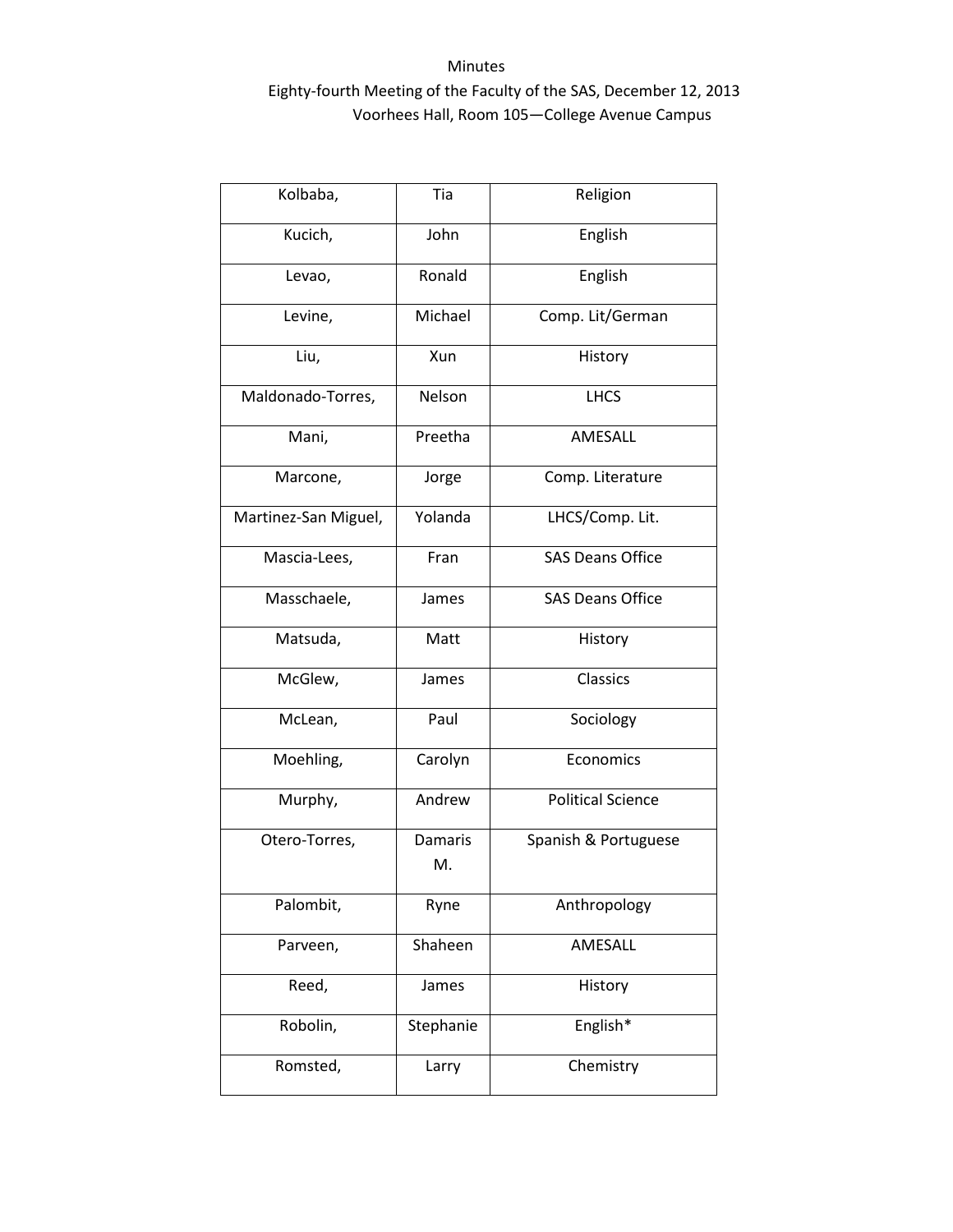| Scanlon,      | Larry        | English                        |
|---------------|--------------|--------------------------------|
| Schneider,    | Laura        | Geography                      |
| Schrepfer,    | Susan        | History                        |
| Schroeder,    | Rick         | Geography                      |
| Schwarzchild, | Roger        | Linguistics                    |
| Scott,        | Kathleen     | Cell Biology & Neuroscience    |
| Scott,        | Robert       | Anthropology                   |
| Shandler,     | Jeffrey      | Jewish Studies                 |
| Shapiro,      | Joel         | Physics & Astronomy            |
| Sheflin,      | Neil         | Economics                      |
| Sidlauskis,   | Susan        | Art History                    |
| Siegel,       | Jonah        | English                        |
| Sifuentes,    | Ben          | <b>American Studies</b>        |
| Simmons,      | Richard V.   | Asian Lang. and Cultures       |
| Song,         | Weigie       | Asian Lang. and Cultures       |
| Sopher,       | Barry        | Economics                      |
| Stevens,      | Camille      | LHCS/Spanish                   |
| Syrett,       | Kristen      | Linguistics                    |
| Takacs,       | Sarolta      | History                        |
| Taylor,       | John         | Chemistry                      |
| Tesar,        | <b>Bruce</b> | Linguistics                    |
| Thompson,     | Karen        | <b>English Writing Program</b> |
| Van Buskirk,  | Emily        | German                         |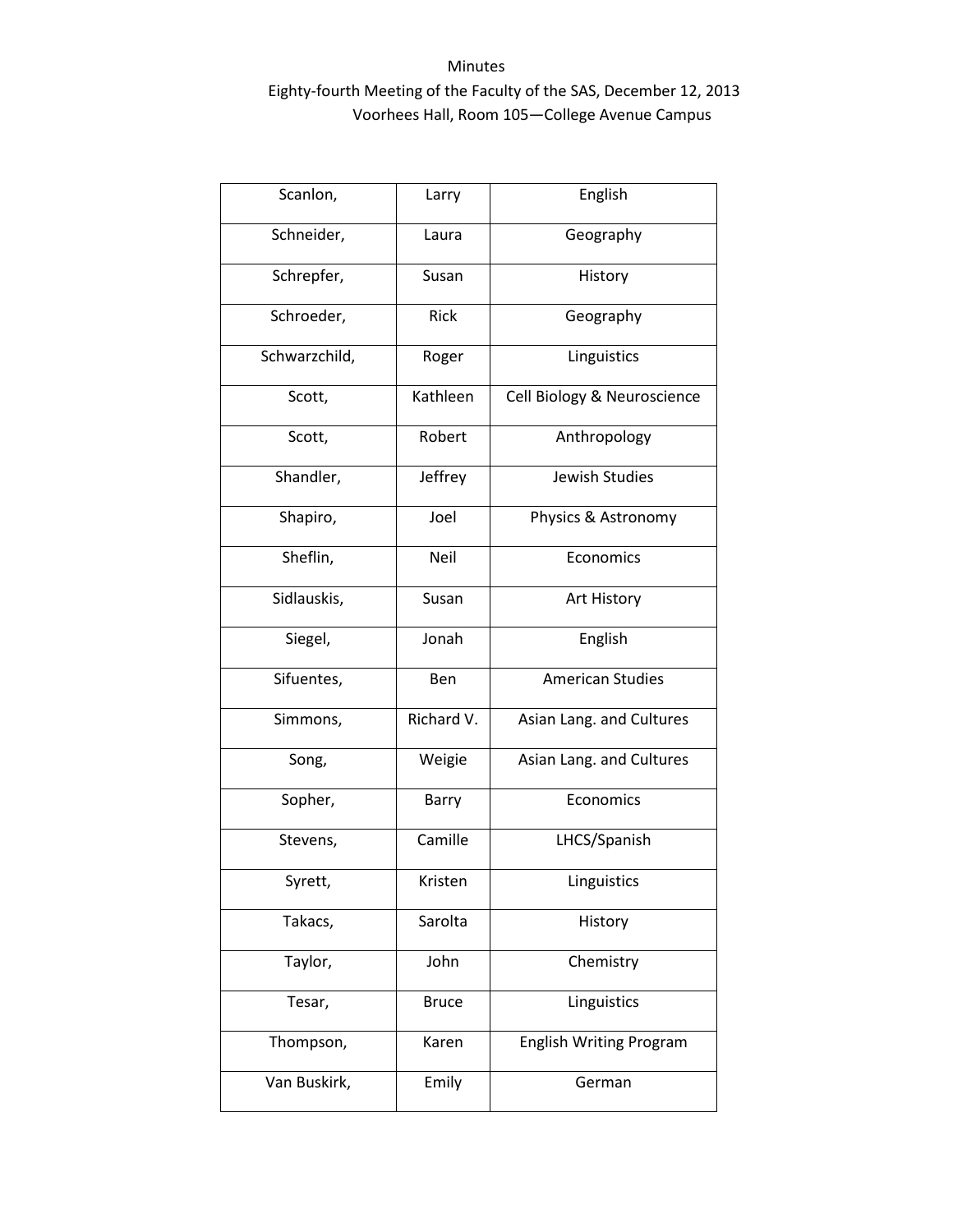| Vesterman, | William    | English                  |
|------------|------------|--------------------------|
| Vettori,   | Alessandro | Italian                  |
| Walker,    | Janet      | Asian Lang. and Cultures |
| Wasserman, | Emma       | Religion                 |
| Wasserman, | Mark       | History                  |
| Weingart,  | Michael    | <b>Mathematics</b>       |
| White,     | Eugene     | Economics                |
| Xu,        | Peng       | Asian Lang. and Cultures |
| Yanni,     | Carla      | Art History              |

Richard S. Falk (Mathematics), Acting Executive Dean of SAS, called the meeting to order at 1:08 pm.

1. Dean Falk's motion to accept the agenda (previously circulated) passed unanimously.

2. Dean Falk's motion to accept the minutes from the SAS Faculty Meeting of May 7, 2013 (available at [http://sas.rutgers.edu/faculty-a-staff-migrated/1611-sas-faculty-meeting-minutes\)](http://sas.rutgers.edu/faculty-a-staff-migrated/1611-sas-faculty-meeting-minutes) passed unanimously.

3. Dean Falk thanked Jim Reed (History) for his long and distinguished service as Secretary of SAS and proposed a motion to approve James McGlew (Classics) as Acting Secretary. The motion passed.

4. The dean remembered recently deceased faculty of Arts & Sciences:

**Seymour Rosenberg:** Emeritus Professor II of Psychology, died on November 20, 2013. He was 87. Seymour moved to Rutgers from a research position at Bell Labs to Rutgers in 1966. He was well known for his mathematical models, especially Hierarchical Class Analysis or HiClas. Seymour was a founding father of Livingston College and a primary figure in Livingston's Department of Psychology. He cared deeply about the department and throughout his career was regarded as a unifier. In fact, he was the first chair of the "reorganized" FAS Department of Psychology in 1981. He served as chair again in 1994 and retired in 2000.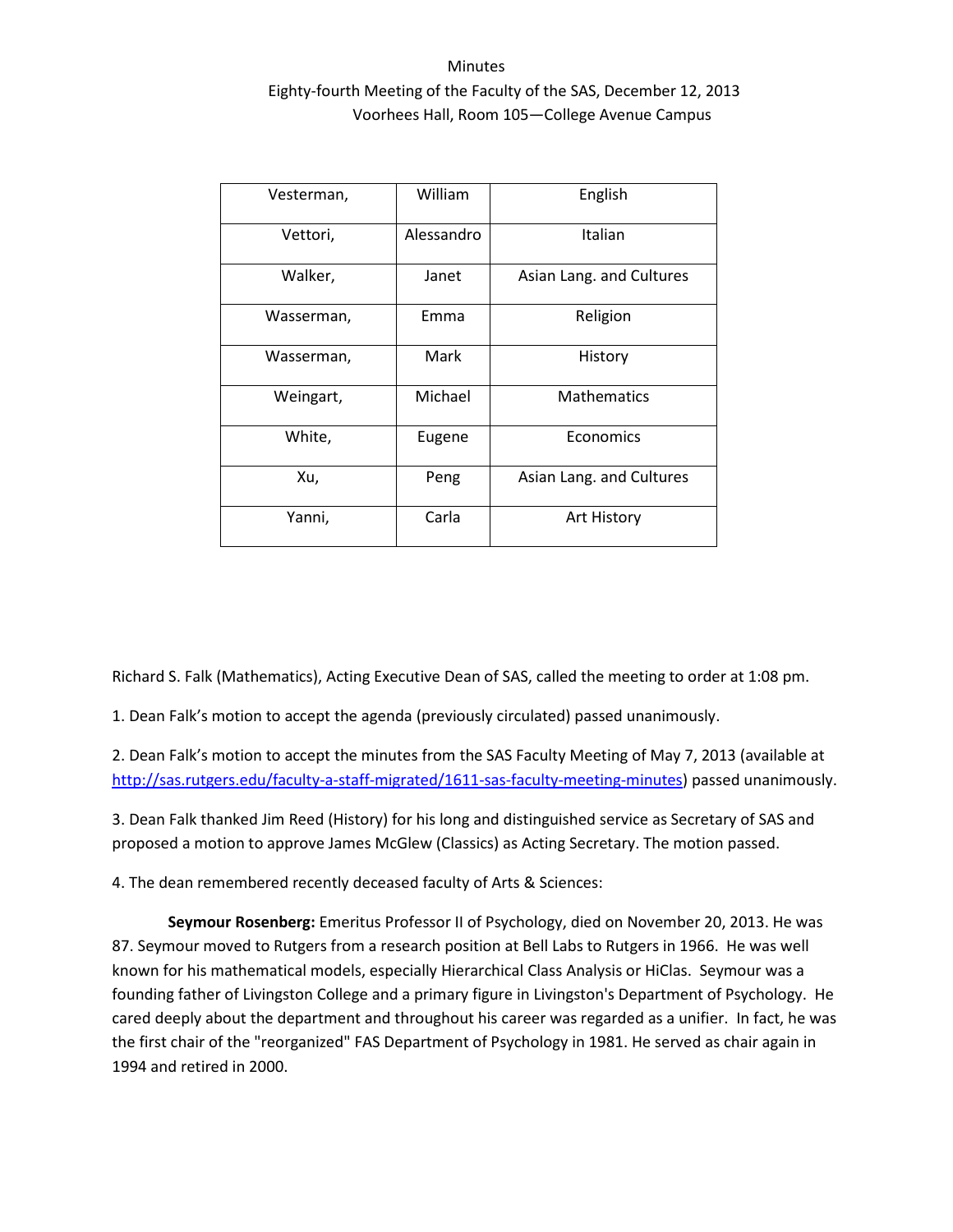**Michael R. D'Amato:** Emeritus Professor of Psychology, died on November 11, 2013. He was 91. In 1964 he left NYU to join the faculty of Rutgers. Mike was an academic pioneer in the field of experimental psychology. In 1975 he served as chair of the Rutgers College psychology department, and post reorganization, as a dean of FAS. He retired in 1990 at a youthful 68 and declined to remain involved in the field, pointing to what he said was an increasingly lack of opportunities for younger academics due to older tenured faculty hanging on to their positions!

**Alan Rosenthal:** Distinguished Professor of Political Science, and former longtime director of the Eagleton Institute of Politics, died on July 10, 2013. In addition to his roles at Eagleton and in the Department of Political Science, he also served on the graduate faculty of the Edward J. Bloustein School of Planning and Public Policy. A Rutgers faculty member since 1966, Alan was the nation's leading scholar of state legislatures, renowned both for studying and teaching about their workings and for consulting in at least 35 states to improve their functioning. In New Jersey, he took on prominent public service roles, including serving in 2011 as the tie-breaking member of the New Jersey Redistricting Commission.

3. Martha Cotter (Chemistry), Vice-Chairperson of Rutgers University Senate, reported on the senate's activities for the semester. (Senate minutes are available a[t http://senate.rutgers.edu/minutes.html.](http://senate.rutgers.edu/minutes.html)) Among its activities this year, the Senate urged the adoption of a robust element of faculty governance in the university strategic planning document. The recommendation, after being endorsed by faculty and student councils throughout the university, was accepted by President Barchi, and is reflected in the strategic planning document now before the Board of Governors.

4. Martha Cotter also reported on the activities of the New Brunswick Faculty Council as Chair Person of the NBFC. (Minutes are available at [http://nbfc.rutgers.edu/year13\\_14/minutes.html.](http://nbfc.rutgers.edu/year13_14/minutes.html)) The university's planning for a new Honors College at Rutgers New Brunswick has played a prominent role in the Council's discussions: the Council passed a resolution urging the administration to follow principles of shared governance and include the Council as a partner in planning the new Honors College.

5. Larry Scanlon (English), Chair of the Core Requirements Committee, reported that the committee, while continuing to seek new submissions in particular areas (such as multi-disciplinary courses), is now shifting its primary focus to administrative issues. One issue that the committee is now discussing is the Core's role in SAS enrollment patterns. A motion to approve the CRC's report (see [http://sas.rutgers.edu/custom/FacMeetingDec2013/\)](http://sas.rutgers.edu/custom/FacMeetingDec2013/) passed unanimously.

6. Dennis Bathory (Political Science), Chair of the Curriculum Committee, reported that the committee is discussing online and hybrid courses. A motion to approve the CC report (see [http://sas.rutgers.edu/custom/FacMeetingDec2013/\)](http://sas.rutgers.edu/custom/FacMeetingDec2013/) passed unanimously.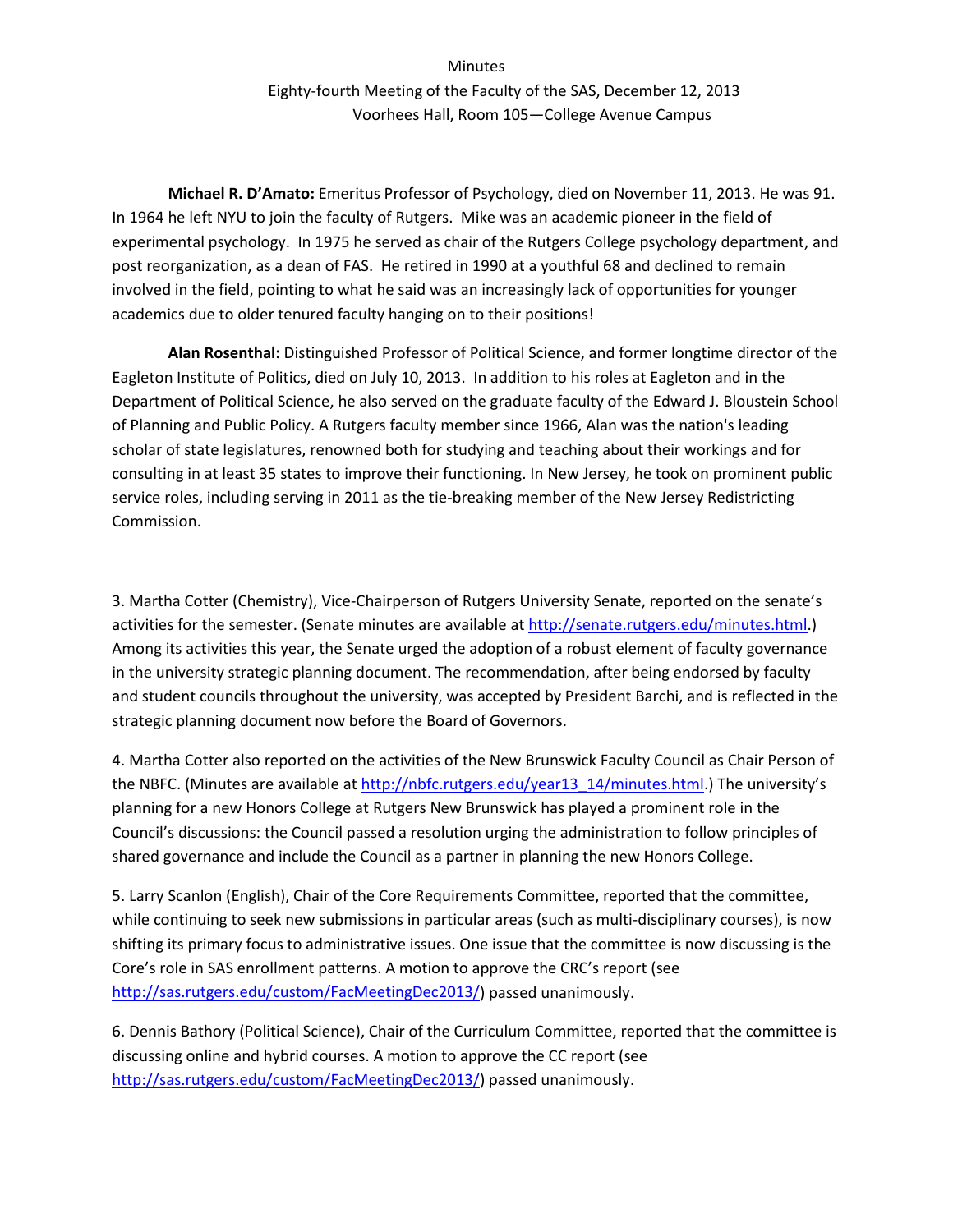### 7. Dean's Report

Dean Falk reported that the SAS Executive Dean search committee has now been formed and the job description written (see [http://www.rutgers.edu/about-rutgers/dean-school-arts-and-sciences\)](http://www.rutgers.edu/about-rutgers/dean-school-arts-and-sciences). On the school's financial situation, Dean Falk reported that SAS is moving forward in implementing the 5-year plan sent to Interim Chancellor Edwards and President Barchi to reduce the 15.3m deficit. Since most of our budget is in salaries, the school must hire fewer tenure/tenure-track faculty than leave the school (by retirement or resignation). The school continues to look for savings by reducing the number of PTLs, NTTs and support staff where possible, and also by growing revenues through the SAS Entrepreneurial program and online and offsite courses. (Successes to date: the dramatic increase in the number of revenue-generating online courses and MA programs, such as the Math finance program, which grosses over 2m annually). Administrative changes play an important role as well, such as the revision in the revenue split between enrolling school and teaching schools in the distribution of tuition revenue and changes in the share SAS receives of the differential tuition (when we teach students from other schools with larger tuitions). Dean Falk also reported that the SAS is presently reconfiguring teaching assistantships and fellowships in an effort to rationalize the costs of graduate education, and he briefly reviewed the new SAS buildings plans, the new structure of the SAS Development Office, and the next steps in the ongoing strategic planning process.

#### 8. New Business

#### a. MOTION on the Rutgers-Pearson Inc. contract:

**Whereas the administration of Rutgers University signed an agreement with Pearson, Inc. (then acting as "eCollege.com") on September 17, 2012, allowing that corporation to manage online degree programs of the University in exchange for 50% of initial gross revenues from tuition;** 

**Whereas the administration took this step without proper consultation of the faculty, many of whom have taught successful online courses in other formats and under other financial arrangements;** 

**Whereas the agreement with Pearson — along with ancillary contracts drafted by Rutgers — raises serious questions regarding the rights of faculty to their intellectual property, permitting the outsourcing of a course without the consent of the faculty member who created it;** 

**Whereas the same outsourcing threatens to generate a cadre of poorly paid and poorly supported faculty at our campuses and beyond;** 

**Whereas the agreement with Pearson may eventually facilitate the migration of students from classroom-based courses to online courses to the detriment of on-campus learning and culture;**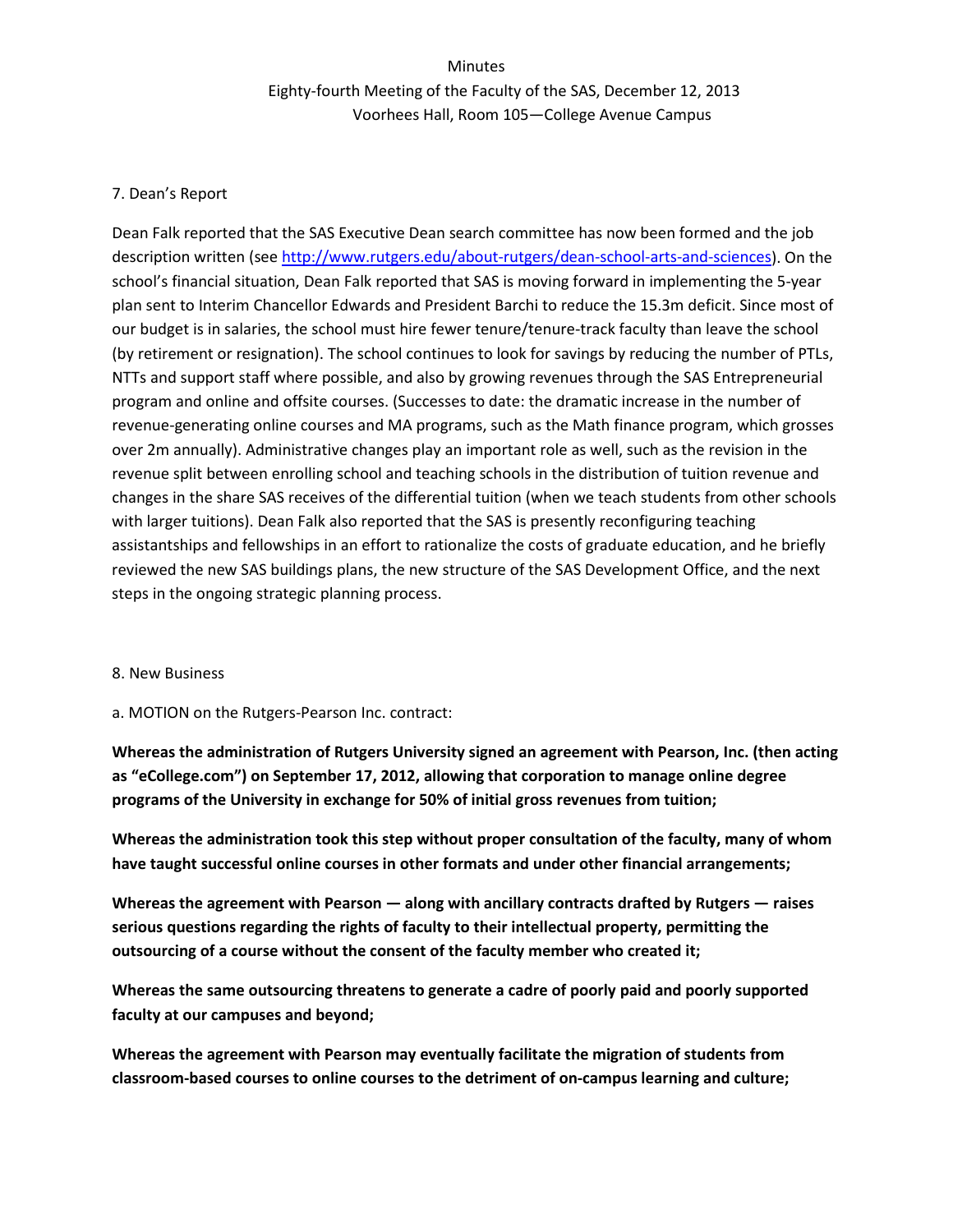**Whereas the Pearson contract censors – without ever defining - "obscene, threatening, indecent, libelous, slanderous, [or] defamatory" content or "material that is harmful to children" (p. 7), a clear infringement upon academic freedom, upon free speech, and upon the diversity of instruction offered to adults;** 

### **BE IT RESOLVED**

- **1. That the faculty of the School of Arts and Sciences rejects all current and future proposals for degree programs managed under the Pearson agreement and ancillary contracts of 2012; and that the same faculty also rejects any transfer of existing online programs to Pearson's management under that agreement.**
- **2. That the University decline to renew the agreement with Pearson, Inc. when it expires on December 31, 2019.**
- **3. That the faculty of Rutgers University, through our representative bodies, holds final authority over contracts signed with outside firms when those contracts alter the curricula, conditions for instruction and/or the educational mission of the University.**
- **4. That the Rutgers AAUP-AFT, our faculty union, holds the right to bargain collectively over the impact of contracts with outside firms when those contracts affect the terms and conditions of employment for current and future employees of the University represented by Rutgers AAUP-AFT.**

David Hughes (Anthropology) summarized support for the motion, reiterating and explaining various points indicated in the initial section of the resolution. He stressed in particular that very few faculty and no representative faculty bodies reviewed the contract, which is a violation of principles of shared governance, and that the contract effectively censors academic content of the online classes that are offered in partnership with Pearson.

Richard Novak, Vice-President of Continuing Education, spoke against the resolution. He argued that Rutgers entered into a partnership with Pearson primarily in order to encourage non-New Jersey students to take Rutgers courses. Rutgers remains in charge of staffing and content; Pearson is solely responsible for technical and student support. The contract has nothing to do with intellection property rights, which are covered by existing Rutgers policies. Moreover, faculty were involved in the decision to accept the partnerships: seven members of the committee that reviewed the contract hold tenure at